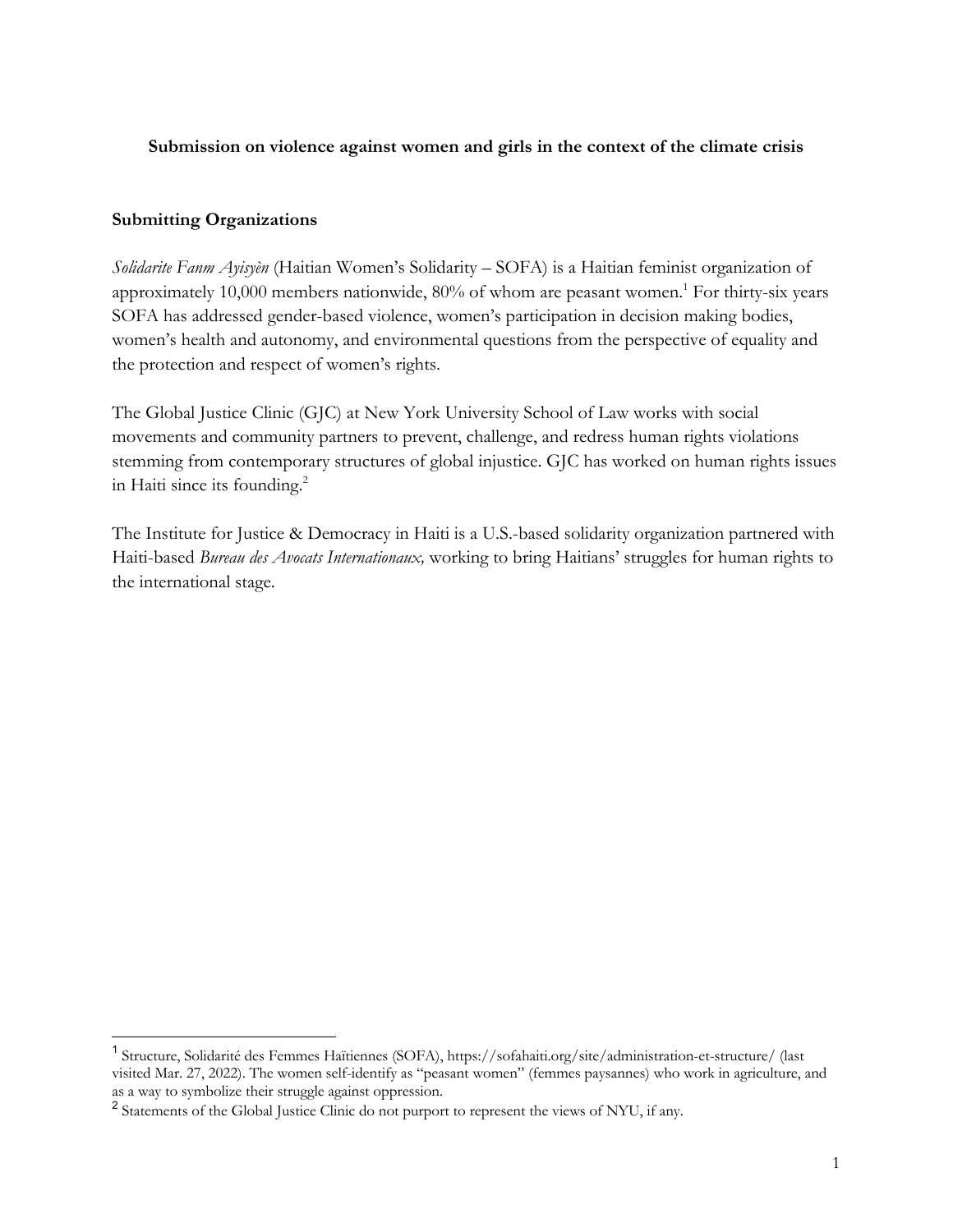## **Introduction**

This submission outlines how land grabbing is a source of violence against women and other human rights violations. It presents an emblematic land grab in Savane Diane, Haiti. The land grab, which occurred in 2020, was characterized by the violent taking of SOFA's land, which was used to train women in agro-ecology and to encourage their economic autonomy. It has further impoverished women in the area, exposed them to multiple forms of violence, and aggravated climate vulnerability.

Land grabs, $3$  the climate crisis, and violence against women in Haiti are connected phenomena. The climate crisis and accompanying resource scarcity will likely fuel increases in land grabbing. Land grabs may also worsen climate impacts, partially because land grabs are often instituted to replace environmentally sustainable local farming practices with agro-industrial monocultures that degrade the environment.<sup>4</sup> Women are more vulnerable to<sup>5</sup> and disproportionately impacted by land grabs.<sup>6</sup>

<sup>5</sup> MICHAEL LEVIEN, GENDER AND LAND DISPOSSESSION:A COMPARATIVE ANALYSIS 3 (UN Women 2017), https://www.unwomen.org/sites/default/files/Headquarters/Attachments/Sections/Library/Publications/2017/Gend er-and-land-dispossession-a-comparative-analysis-en.pdf. *See also* Steve Lundeberg, *Touted as 'Development,' Land Grabs Hurt Local Communities, and Women Most of All*, OREGON STATE UNIV. (June 10, 2019),

https://today.oregonstate.edu/news/touted-%E2%80%98development%E2%80%99-land-grabs-hurt-localcommunities-and-women-most-all; Beverly Bell, *Women Farmers and Land Grabs in Haiti: An Interview With Iderle Brénus*, TRUTHOUT (Feb. 17, 2016),

https://www.tandfonline.com/doi/pdf/10.1080/13552070601178823?casa\_token=JJuwamVxO-wAAAAA:vqYi4UHZ91NfAE7oGDq2qcrt\_MaTf5\_a\_5F-9JKP1r98ALeSHao7TrXBsnrwjSrCG1I889QuCOVmQ; TAYLOR

<sup>3</sup> Giulia Parola, *The Dangerous Rise of Land Grabbing Through Climate Change Mitigation Policies: the Examples of Biofuel and REDD+*, 12 REVISTA DE ESTUDOS CONSTITUCIONAIS, HERMENÊUTICA E TEORIA DO DIREITO 568, 568 (2021), https://www.scilit.net/article/088f5ad9fd0dbb7f2696f254955ddbeb; KATE DOOLEY ET AL., MISSING PATHWAYS TO 1.5°C: THE ROLE OF THE LAND SECTOR IN AMBITIOUS CLIMATE ACTION 1–2 (Climate Land Ambition And Rights

Alliance (CLARA) 2018), https://static1.squarespace.com/static/610ffde0dd5c39015edc6873/t/6149416b255ef35c1a852f04/1632190830409/Mi ssingPathwaysCLARAreport\_2018r2.pdf;

Fredrick Mugira & Annika McGinnis, *Land Grabbing Worsens Climate Change,* PULITZER CTR. (Jan. 10, 2019), https://pulitzercenter.org/stories/land-grabbing-worsens-climate-change.

<sup>&</sup>lt;sup>4</sup> For example, greater consciousness of climate change and the importance of mitigation techniques such as the use of green energies has led to increases in international investment in land in the Global South. Biofuel production requires a significant amount of water and is a main impetus for land deals in certain countries in Africa. Kihwan Seo & Natalia Rodriguez, *Land Grab, Food Security and Climate Change: A Vicious Circle in the Global South, in* HUMAN AND SOCIAL DIMENSIONS OF CLIMATE 165, 170–71 (Netra Chhetri ed., 2012). *See also* Maria Cristina Rulli, Antonio Saviori, & Paolo D'Odorico, *Global land and Water Grabbing*, 110 PNAS 892, 892 (2013), https://www.pnas.org/doi/10.1073/pnas.1213163110.

https://truthout.org/articles/women-farmers-and-land-grabs-in-haiti-an-interview-with-iderle-brenus/.

<sup>6</sup> *See* Kaori Izumi, *Gender-based Violence and Property Grabbing in Africa: A Denial of Women's Liberty and Security*, 15 GENDER & DEV. 11, 11–12 (2007),

LIGHTMAN, DISPOSSESSED: EXPLORING THE FACTORS THAT ENABLE POST-DISASTER LAND GRABS 38 (Lund University 2020), https://lup.lub.lu.se/luur/download?func=downloadFile&recordOId=9020098&fileOId=9020811 ("[D]ata suggests that in … Haiti, women faced a disproportionate burden of the land grab. The quantitative data suggests that countries that experienced post-disaster land grabbing, on average, had greater levels of gender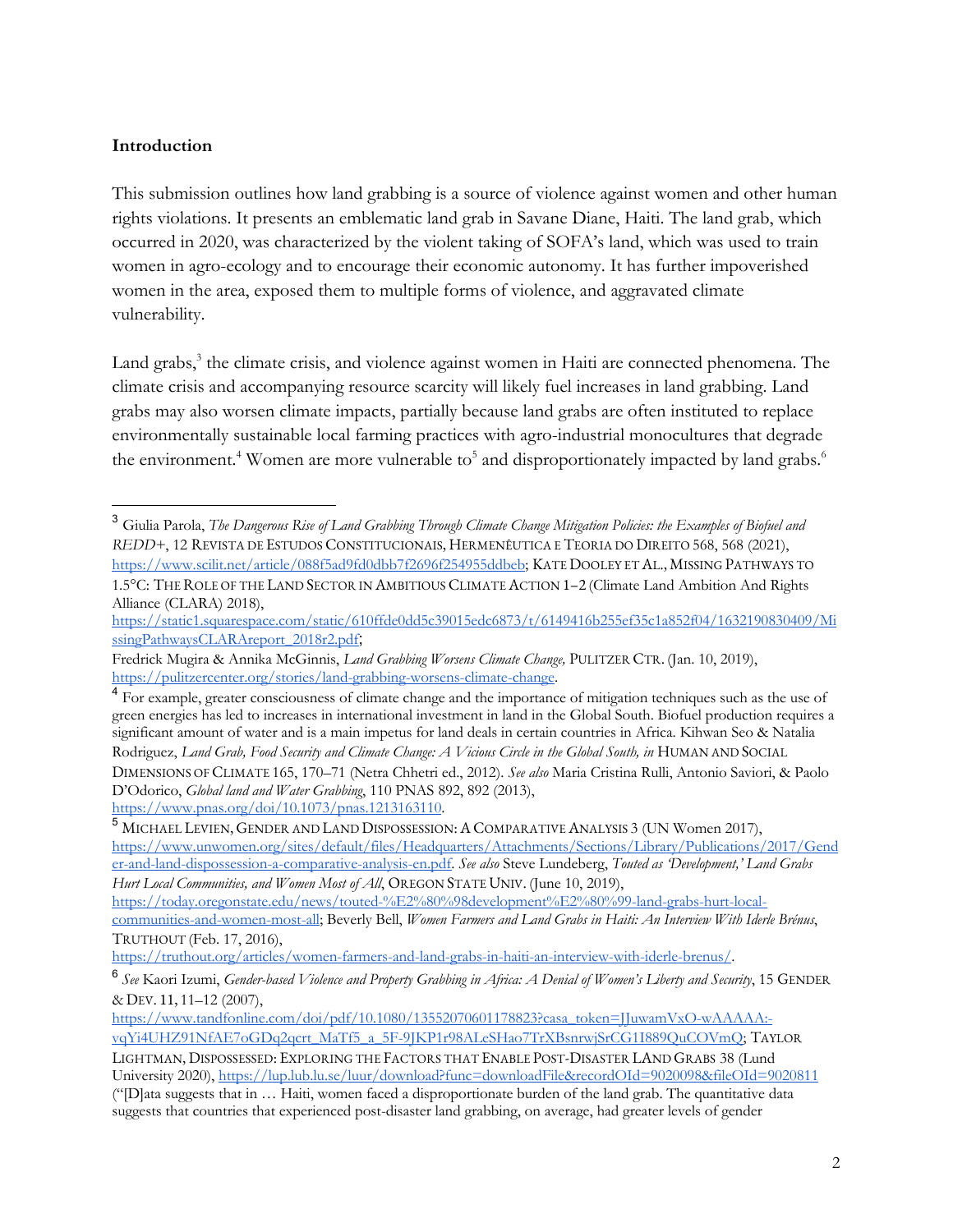Land grabs against women are often accompanied by violence and should themselves be considered gendered violence. 7

# **Haitian Women's Rights in the Context of the Climate Crisis**

# Climate Disorder in Haiti<sup>8</sup>

Haiti is one of the world's most climate vulnerable countries.<sup>9</sup> The climate crisis is already intensifying hurricanes and other extreme weather events,<sup>10</sup> devastating lives and livelihoods. Droughts are longer and more severe, and rains are shorter and heavier, leading to landslides, torrential debris flows, and soil liquefaction. $11$ 

https://www.worldbank.org/en/results/2017/10/20/rapidly-assessing-the-impact-of-hurricane-matthew-in-haiti.

inequality."); *see also* Abby Waldorf, *When Land gets Grabbed, do Women get Sidelined?*, THRIVE (2013), https://wle.cgiar.org/thrive/2013/06/03/when-land-gets-grabbed-do-women-get-sidelined.

<sup>7</sup> *See* CEDAW, *General Comment No. 34: Sec. IV(G)*, 4 Mar. 2016, C/GC/34,

https://tbinternet.ohchr.org/Treaties/CEDAW/Shared%20Documents/1\_Global/INT\_CEDAW\_GEC\_7933\_E.pdf at  $16-20$ .

<sup>&</sup>lt;sup>8</sup> SOFA and several other Haitian organizations often use the term "climate disorder" rather than "climate change" to capture the profoundly negative and destabilizing impacts of the climate crisis.

<sup>9</sup> *Global Climate Risk Index*, GERMAN WATCH, https://www.germanwatch.org/sites/germanwatch.org/files/2021-01/cri-2021\_table\_10\_countries\_most\_affected\_from\_2000\_to\_2019.jpg (last visited Mar. 7, 2022). *See also Rapidly Assessing the Impact of Hurricane Matthew in Haiti*, THE WORLD BANK (Oct. 20, 2017),

<sup>10</sup> Christina M. Patricola & Michael F. Wehner, *Anthropogenic Influences on Major Tropical Cyclone Events*, 563 NATURE 339– 345 (2018); BHAWAN SINGH & MARC COHEN, OXFAM, CLIMATE CHANGE RESILIENCE: THE CASE OF HAITI, OXFAM RESEARCH REPORT 10 (Oxfam Mar. 2014), http://www.oxfam.org/sites/www.oxfam.org/files/rr-climate-changeresilience-haiti-260314- en.pdf; UNITED NATIONS DEVELOPMENT PROGRAMME (UNDP), BUREAU FOR CRISIS PREVENTION AND RECOVERY (BCPR), CLIMATE RISK MANAGEMENT FOR WATER AND AGRICULTURE IN THE DOMINICAN REPUBLIC: FOCUS ON THE YAQUE DEL SUR BASIN 8 (2014), https://www.iisd.org/system/files/publications/crm\_dom\_republic.pdf.

<sup>11</sup> ABEL CENTELLA ARTOLA ET AL., LA SEQUÍA METEOROLÓGICA Y AGRÍCOLA EN LA REPÚBLICA DE CUBA Y LA REPÚBLICA DOMINICANA 13–17 (UNDP 2007), http://www.cu.undp.org/content/dam/cuba/docs/libro\_sequia.pdf; Maurizio Tiepolo & Maurizio Bacci, *Tracking climate change vulnerability at municipal level in rural Haiti using open data*, RENEWING LOCAL PLANNING TO FACE CLIMATE CHANGE IN THE TROPICS 103–131, 6.3 (Maurizio Tiepolo, Alessandro Pezzoli, & Vieri Tarchiani eds., 2017); MICHAEL A. TAYLOR ET AL., HAITI: HISTORICAL AND FUTURE CLIMACTIC CHANGES 54 (Inter-American Development Bank 2015),

https://publications.iadb.org/publications/english/document/Haiti-Historical-and-Future-Climate-Changes.pdf.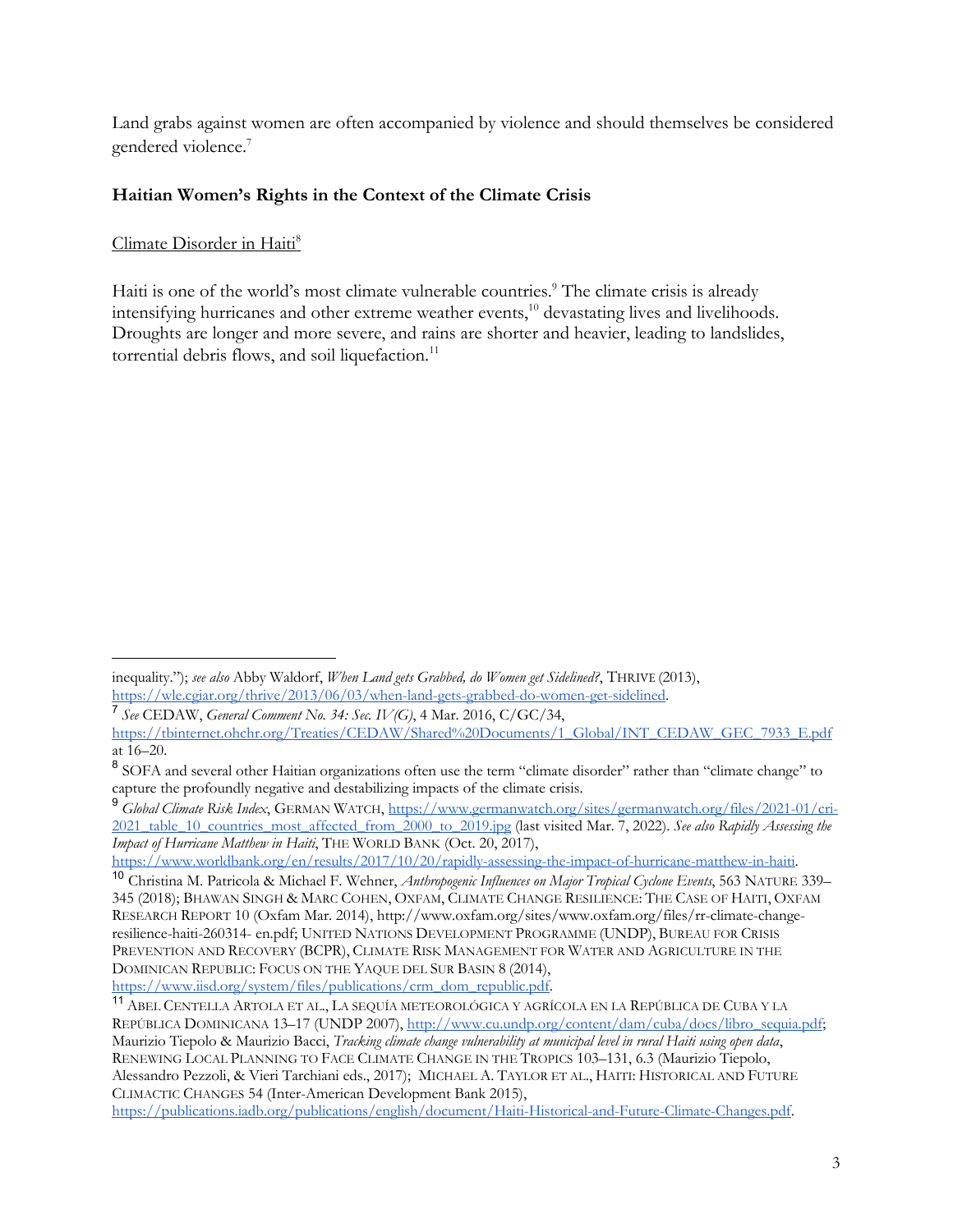Climate disorder in Haiti<sup>12</sup> disproportionately impacts marginalized rural farming communities. Farmers can no longer predict when it will rain or when to plant.<sup>13</sup> Crops are failing, fueling impoverishment and displacement, and undermining food sovereignty. Farmers are forced to abandon the land, moving to urban centers or abroad.<sup>14</sup> Climate disorder is causing particular harms to Haitian women, including making them more vulnerable to gender-based violence.

#### The Gendered Impacts of Climate Disorder

Haitian women and girls face unequal burdens from climate disorder.<sup>15</sup> As the CEDAW Committee has underscored, the climate crisis exacerbates existing gender inequalities.<sup>16</sup> Gendered economic

content/uploads/2016/09/byen\_konte\_mal\_kalkile\_human\_rights\_and\_environmental\_risks\_of\_gold\_mining\_in\_haiti. pdf; UNEP, THE HAITI SUSTAINABLE ENERGY PROGRAMME: INCREASING ENERGY ACCESS IN HAITI AND

SUPPORTING NEW SOLUTIONS TO ENERGY POVERTY 5 (2015), https://wedocs.unep.org/handle/20.500.11822/17742; John Dale Zach Lea, *Charcoal Is Not the Cause of Haiti's Deforestation*, HAITI LIBERTÉ (Jan. 25, 2017),

https://haitiliberte.com/charcoal-is-not-the-cause-of-haitis-

<sup>15</sup> *See* CEDAW, *General Comment No. 37*, 7 Feb. 2018, C/GC/37,

<sup>16</sup>CEDAW, *General Comment No. 37*, 7 Feb. 2018, C/GC/37,

<sup>12</sup> Haiti's climate vulnerability today has been shaped by historical and contemporary systems of injustice: colonialism, racism, extractivism and state failure. Deforestation, for instance, has significantly reduced climate resilience in Haiti, as trees are important for mitigating damage from flooding, landslides, and mudslides. Widespread deforestation began under French colonization, to create the plantations that made Haiti France's most profitable colony. After enslaved people led a successful revolution to claim Haiti's independence in 1804, France refused to recognize Haitian sovereignty unless the government of Haiti agreed to pay a debt for "material losses," including the loss of enslaved people. To pay the debt, equivalent to \$20 billion in today's dollars, Haiti felled and exported some of its most valuable trees. Deforestation persisted under the U.S. occupation of Haiti in 1915-1934. It persists today as many rural Haitians, effectively abandoned by the state, clear land for agriculture in order to meet their basic needs. *See* Inger Andersen, *From Heatwaves to Rising Seas: How Trees Defend Us*, U.N. ENVTL. PROGRAMME (Sept. 11, 2019), https://www.unep.org/newsand-stories/opinion/heatwaves-rising-seas-how-trees-defend-us; GLOBAL JUSTICE CLINIC & HAITI JUSTICE INITIATIVE, BYEN KONTE, MAL KALKILE? HUMAN RIGHTS AND ENVIRONMENTAL RISKS OF GOLD MINING IN HAITI 24, 33, https://chrgj.org/wp-

deforestation/#:~:text=Charcoal%20supplies%2075%25%20of%20energy,mountainsides%20inappropriate%20for%20 such%20crops.

<sup>13</sup> SINGH & COHEN, *supra* note 10, at 10; CLIMATE RISK MANAGEMENT FOR WATER AND AGRICULTURE IN THE DOMINICAN REPUBLIC, *supra* note 10, at 8.

<sup>14</sup> Discussions with SOFA, PAPDA (Plateforme Haïtienne de Plaidoyer pour un Développement Alternatif), and MPP (Mouvman Peyizan Papay).

https://tbinternet.ohchr.org/Treaties/CEDAW/Shared%20Documents/1\_Global/CEDAW\_C\_GC\_37\_8642\_E.pdf at 3; *Statement of the CEDAW Committee on Gender and Climate Change*, CEDAW (2009), https://www.wedo.org/wpcontent/uploads/statementofthecedawcommitteeongenderandclimatechange.pdf; Balgis Osman-Elasha, *Women...In The Shadow of Climate Change*, UN CHRONICLE, https://www.un.org/en/chronicle/article/womenin-shadow-climate-change (last visited on Mar. 27, 2022).

https://tbinternet.ohchr.org/Treaties/CEDAW/Shared%20Documents/1\_Global/CEDAW\_C\_GC\_37\_8642\_E.pdf at 3; *Statement of the CEDAW Committee on Gender and Climate Change*, CEDAW (2009), https://www.wedo.org/wpcontent/uploads/statementofthecedawcommitteeongenderandclimatechange.pdf*. See generally* OXFAM INTERNATIONAL,

POSITION PAPER ON GENDER JUSTICE AND THE EXTRACTIVE INDUSTRIES (Oxfam Mar. 2017), https://s3.amazonaws.com/oxfam-

us/www/static/media/files/EI\_and\_GJ\_position\_paper\_v.15\_FINAL\_03202017\_green\_Kenny.pdf; Osman-Elasha, *supra* note 16; Joe McCarthy, *Understanding Why Climate Change Impacts Women More than Men,* GLOBAL CITIZEN (Mar. 5, 2020), https://www.globalcitizen.org/en/content/how-climate-change-affects-women/.; *see also* U.N. High

Commissioner for Human Rights, *Summary of the Panel Discussion on Women's Rights and Climate Change: Climate Action, Good Practices and Lessons Learned*, ¶1– 10, U.N. Doc. A/HRC/42/26 (July 24, 2019),

https://documents-dds-ny.un.org/doc/UNDOC/GEN/G19/225/17/PDF/G1922517.pdf?OpenElement.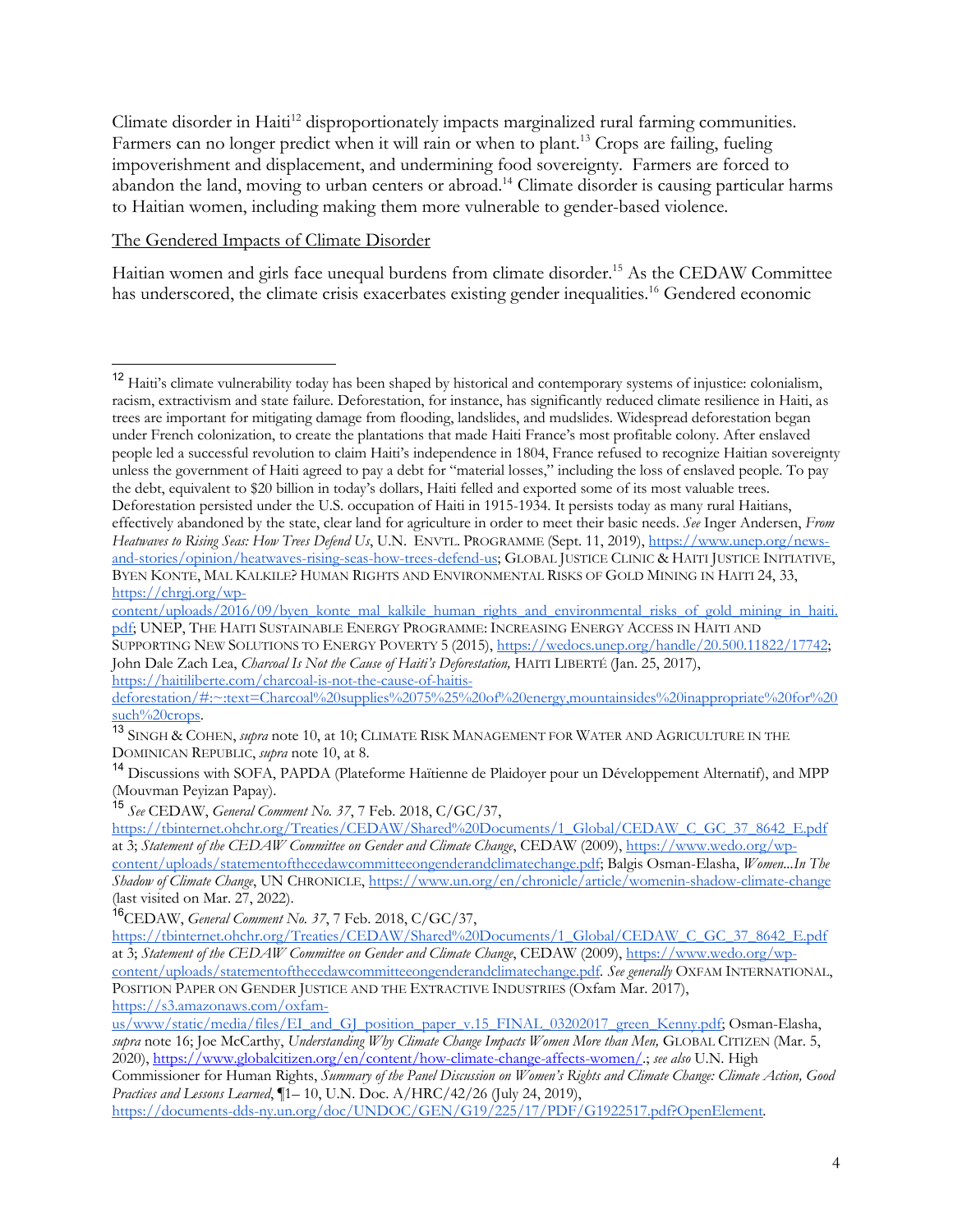inequalities result in women facing higher levels of poverty, land insecurity, vulnerability to the environmental effects of a changing climate, and gender-based violence.<sup>17</sup>

Gender inequality in Haiti makes women more vulnerable to violations of their economic and social rights and more burdened by environmental rights violations. They are less likely to have access to formal work opportunities and education.<sup>18</sup> They face barriers to equal participation in political and social decision-making processes. Rural women face financial insecurity, with rural female-headed households substantially poorer than male-headed households.<sup>19</sup> Women are primarily responsible for gendered activities such as water-bearing and feeding the family.<sup>20</sup> They are thus particularly vulnerable to the impacts of extreme weather events, and less able to adapt to and withstand economic shocks caused by climate disorder.<sup>21</sup> Women are also particularly vulnerable in situations of climate-induced displacement.<sup>22</sup>

Gender and Land Grabbing

https://www.climateinvestmentfunds.org/sites/cif\_enc/files/knowledge-documents/study-of-the-impacts-of-climatechange-on-the-women-and-men-in-the-caribbean-pilot-programme-for-climate-resilience-countries.pdf; UN WOMENWATCH, FACT SHEET: WOMEN, GENDER EQUALITY AND CLIMATE CHANGE 1–2 (2009),

https://reliefweb.int/sites/reliefweb.int/files/resources/Gender%20Rapport%20OK.pdf.

<sup>17</sup> *See* CEDAW, *General Comment No. 37*, 7 Feb. 2018, C/GC/37,

https://tbinternet.ohchr.org/Treaties/CEDAW/Shared%20Documents/1\_Global/CEDAW\_C\_GC\_37\_8642\_E.pdf at 3-4; Anik Gevers, Tina Musuya & Paul Bukuluki, *Why Climate Change Fuels Violence Against Women,* UNDP (Jan. 28, 2020), https://www.undp.org/blog/why-climate-change-fuels-violence-against-women; VALUE FOR WOMEN, STUDY OF THE IMPACTS OF CLIMATE CHANGE ON THE WOMEN AND MEN OF THE CARIBBEAN. PILOT PROGRAMME FOR CLIMATE RESILIENCE COUNTRIES 10, 35 (Inter-American Development Bank Dec. 2020),

https://www.un.org/womenwatch/feature/climate\_change/downloads/Women\_and\_Climate\_Change\_Factsheet.pdf. 18 ACCOUNTABILITY COUNSEL, WOMEN & GIRLS IGNORED CARACOL INDUSTRIAL PARK 3,

https://www.accountabilitycounsel.org/wp-content/uploads/2017/10/Haiti\_Brochure\_Gender.pdf (last visited on Mar. 27, 2022).

<sup>20</sup> *See* ANNE-CHRISTINE D'ADESKY ET AL. THE HAITI GENDER SHADOW REPORT: ENSURING HAITIAN WOMEN'S PARTICIPATION AND LEADERSHIP AT ALL STAGES OF NATIONAL RELIEF AND RECONSTRUCTION 35 (Elise Young et al. eds., Haiti Equality Collective 2010), https://www.genderaction.org/publications/2010/gsr.pdf. *See also* PEDRO BRAUM, FLAVIA DALMASO AND FEDERICO NEIBURG, RELATIONS BETWEEN MEN AND WOMEN IN LOW-INCOME DISTRICTS OF PORT-AU-PRINCE 8-9 (Viva Rio June 30, 2014),

<sup>21</sup> *See Climate Adaptation and Saltwater Intrusion*, U.S. EPA, https://www.epa.gov/arc-x/climate-adaptation-and-saltwaterintrusion (last updated on May 26, 2021); *see also* Curtis Petzoldt, et. al, *Climate Change Effects on Insects and Pathogens* 10, NY STATE IPM PROGRAM, https://www.panna.org/sites/default/files/CC%20insects&pests.pdf (last visited Mar. 7, 2022) (stating that "[i]ncreased temperature could increase pest insect populations"); Lennart Olsson, et. al, *Land Degradation*, *in*  CLIMATE CHANGE AND LAND: AN IPCC SPECIAL REPORT ON CLIMATE CHANGE, DESERTIFICATION, LAND DEGRADATION, SUSTAINABLE LAND MANAGEMENT, FOOD SECURITY, AND GREENHOUSE GAS FLUXES IN TERRESTRIAL ECOSYSTEMS 347–48 (2019), https://www.ipcc.ch/site/assets/uploads/sites/4/2019/11/07\_Chapter-4.pdf.

<sup>22</sup> *Crises in Haiti Leave Women and Girls ever More Vulnerable*, UNITED NATIONS POPULATION FUND (July 29, 2021), https://www.unfpa.org/news/crises-haiti-leave-women-and-girls-ever-more-vulnerable (stating that "[m]ore than 4 million Haitians – 60 per cent of them women and girls – will need emergency assistance this year. Last year, genderbased violence cases spiked 377 per cent with 6,500 exposed to sexual violence in the coming months. Nearly 5,000 internally displaced persons are at risk of sexually-transmitted infections (STIs) including HIV/AIDS. In the next three months, 15 per cent of the anticipated 1,000 deliveries are likely to have complications, increasing the risk of maternal death.").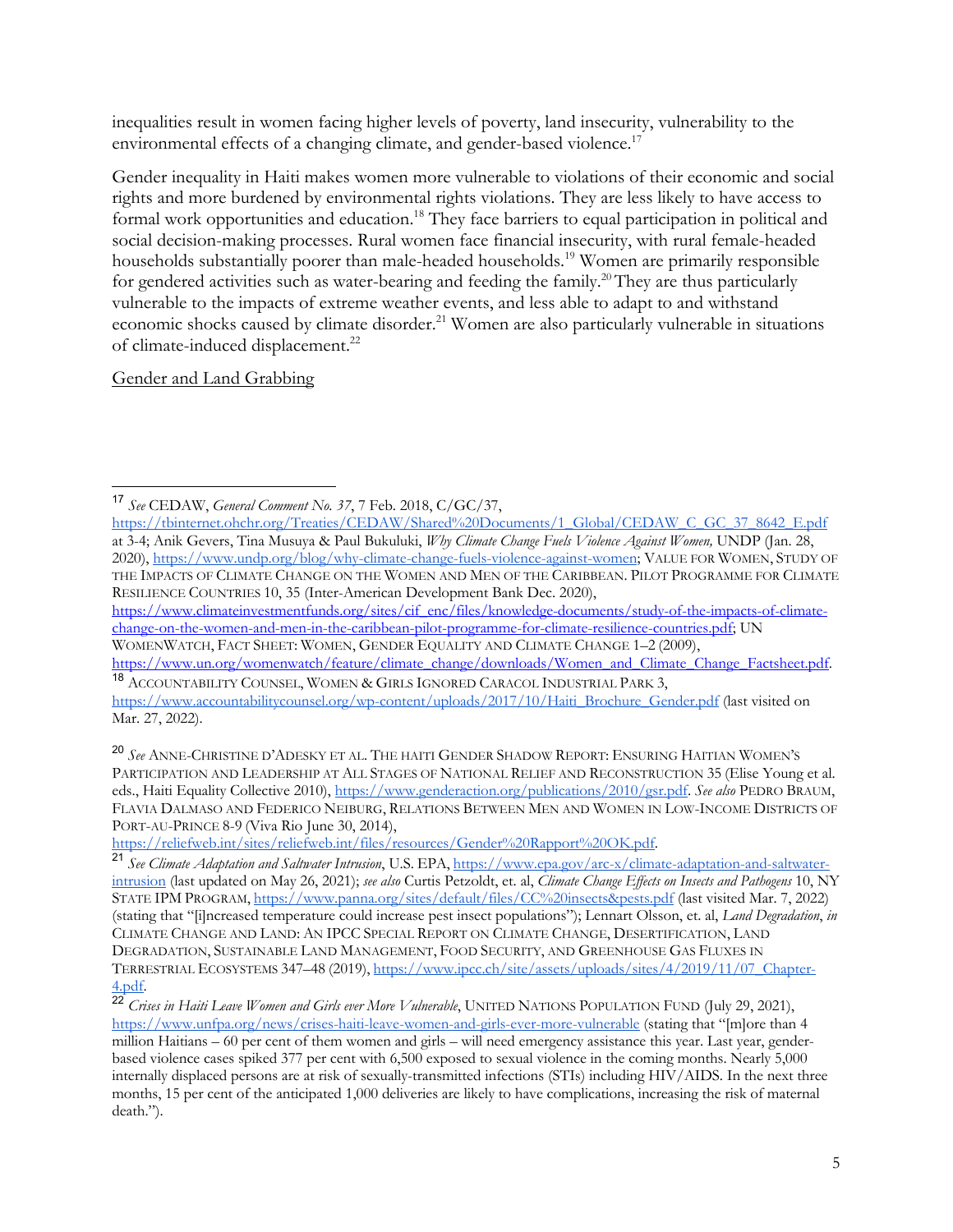Land grabbing has long undermined the rights of rural Haitian communities. Since Haiti's independence, powerful families have expropriated land<sup>23</sup> and no system to reliably record land ownership has been established.<sup>24</sup> Less than 5% of Haiti's territory is covered in the national property register, and up to two thirds of rural land has no formal property title.<sup>25</sup> This increases the vulnerability of citizens to land appropriation by the government or powerful private actors. In recent years land grabbing has increased in rural Haitian communities. An uptick was noted after the devastating 2010 earthquake and during the administration of President Jovenel Moïse.<sup>26</sup> Rural communities and their allies note that corrupt politicians often facilitate land grabs and that land is frequently granted to the benefit of foreign companies.<sup>27</sup> Globally, women farmers are disproportionately affected by land grabs because of unequal access to and control of land.<sup>28</sup> In Haiti, rural women are likewise less likely to hold formal title to land than men.<sup>29</sup>

#### Savane Diane: Violent Land Grab Against Rural Women<sup>30</sup>

#### Building Climate Resilience in Savane Diane

Savane Diane is an important fertile agricultural and biodiversity zone that spans three of Haiti's ten geographic departments.<sup>31</sup> In 2018, the Ministry of Agriculture declared the region a priority area to

https://www.unwomen.org/sites/default/files/Headquarters/Attachments/Sections/Library/Publications/2020/Reali zing-womens-rights-to-land-and-other-productive-resources-2nd-edition-en.pdf.

<sup>29</sup> *See supra* note 20, at 361-62.

<sup>&</sup>lt;sup>23</sup> JEAN CASIMIR, THE HAITIANS: A DECOLONIAL HISTORY 46-47 (Laurent Dubois trans., 2020).

<sup>&</sup>lt;sup>24</sup> PETER GIAMPAOLI & MARK FREUDENBERGER, USAID ISSUE BRIEF: LAND TENURE AND PROPERTY RIGHTS IN HAITI (USAID Jan. 2010), https://www.land-links.org/wp-content/uploads/2016/09/Land-Tenure-and-Property-Rights-in-Haiti-1.pdf.

<sup>25</sup> IADB, *IDB Grants \$27 Million for Haiti Rural Land Tenure Program* (Apr. 25, 2012),

https://www.iadb.org/en/news/news-releases/2012-04-25/support-for-land-tenure-regularization-inhaiti%2C9960.html.

<sup>26</sup> *See* Widlore Mérancourt, *Vaste Opération de Vol de Terrain dans le Nord-Est,* AYIBOPOST (Dec. 25, 2021), https://ayibopost.com/vaste-operation-de-vol-de-terrain-dans-le-nord-est/; GIAMPAOLI & FREUDENBERGER, supra note 25. . ww.land-links.org/wp-content/uploads/2016/09/Land-Tenure-and-Property-Rights-in-Haiti-1.pdf. <sup>27</sup> Mérancourt, *supra* note 27.

<sup>&</sup>lt;sup>28</sup> Office of the High Commissioner for Human Rights & UN Women, Realizing Women's Rights to Land and Other Productive Resources 13 (OHCHR & UN Women 2020),

<sup>&</sup>lt;sup>30</sup> Existing available information about what occurred in Savane Diane does not provide a full picture. However, this case study attempts to be faithful to the events that transpired as experienced by SOFA members.

<sup>31</sup> *See* Capire, *Les Femme Résistent à l'Accaparement des Terres et à la Zone Franche dans la Région d'Haïti* (Andréia Manfrin Alves, trans.), CAPIRE (Mar. 26, 2021), https://capiremov.org/fr/experiences/les-femmes-resistent-a-

laccaparement-des-terres-et-a-la-zone-franche-dans-la-region-dhaiti/; Sabine Lamour, *SOFA Protest Note Against the Free Trade Zone Project in Savane Diane,* HAITI WATCH (Feb. 22, 2021), https://www.haitiwatch.org/home/sofasavannediane-

en (noting that diverse crops are cultivated there like "congo peas, okra, rice, peanuts, sugar cane, millet, moringa, several varieties of fruits, in addition to medicinal plants: moringa, artemisia, among others"); ECOLE MOYENNE DE DEVELOPPEMENT DE HINCHE (EDMH), INVENTAIRE ET DESCRIPTION DES ZONES AGRO-ECOLOGIQUES DE SAVANE DIANE (EDMH June 2003),

https://agriculture.gouv.ht/view/01/IMG/pdf/inventaire\_et\_description\_des\_zones\_agroecologiques\_de\_savane\_dian e.pdf (noting the biodiversity of the area).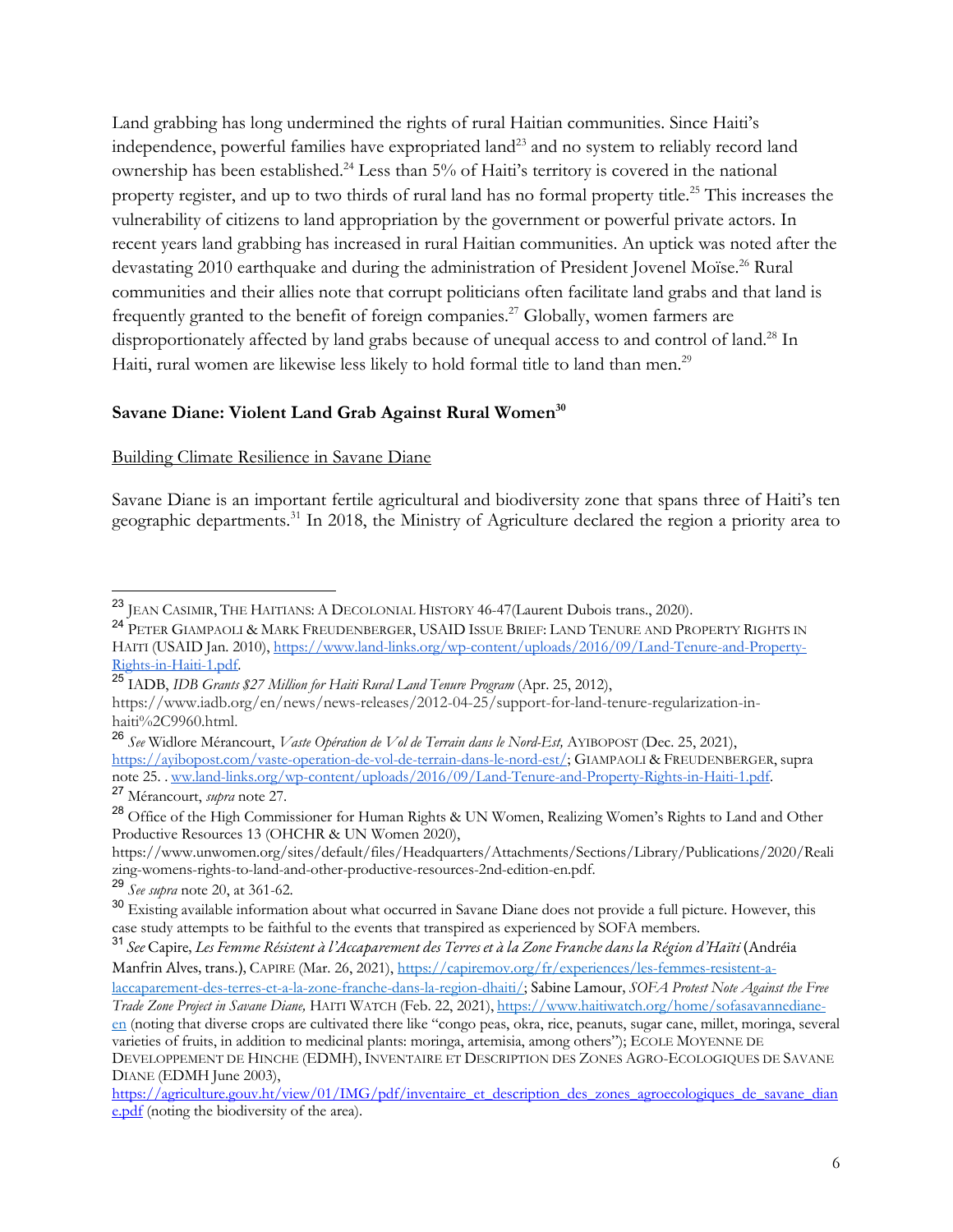promote food self-sufficiency.<sup>32</sup> The land in the area was considered State-owned, and many rural families operated small farms there.

In 2016, SOFA opened the feminist organic farm-school, "Délicia Jean," in Thoman, near Savane Diane, to train women in sustainable farming and support their economic independence.<sup>33</sup> In September 2017, after two years of advocacy, the Ministry of Agriculture granted SOFA, in writing, a total use of 13.75 hectares of land in Savane Diane<sup>34</sup> to support the school's activities.<sup>35</sup> The Haitian land agency INARA<sup>36</sup> confirmed SOFA's rights to the land.<sup>37</sup> SOFA transformed the land, experimenting with the space to plant crops<sup>38</sup> and train  $300$  farmers, the majority of whom were women. Women also learned about land rights, food sovereignty, and new agricultural practices for climate resilience.<sup>39</sup> SOFA donated crops and distributed seeds to its members and nearby organizations to multiply community gardens.

#### Violent Land Grab

In 2020, SOFA and its members were forcibly displaced from their land in Savane Diane. In May 2020, a former Minister of Agriculture and a local official visited the land and told SOFA that rights to use the property had been transferred and no longer belonged to them. In June 2020, the same local official and a group of approximately 20 men, many armed, destroyed the land's fencing and beat SOFA members, forcing them to abandon the area.<sup>40</sup> At least one person went to hospital for leg injuries. SOFA filed a criminal complaint in Saint-Michel and in the civil court of Gonaïves, but to the organization's knowledge, the judiciary has not acted on it.<sup>41</sup>

#### *"They mistreated us, they beat us. Some of us were seriously injured and had to go to hospital."*<sup>42</sup>

SOFA learned that an agribusiness company was asserting title to the land: Stevia Agro Industries S.A., ("Stevia Industries"), which produces the sweetener, stevia, for export to companies such as

<sup>32</sup> Capire*, supra* note 32.

<sup>33</sup> SOFA press note, 23 June 2020 (on file with authors).

<sup>34</sup> Both Thoman and Savane Diane are located in the municipality of Saint-Michel de l'Attalaye in Haiti.

<sup>35</sup> Lamour, *supra* note 32.

<sup>36</sup> INARA stands for *Institut National de la Réforme Agraire.*

<sup>37</sup> SOFA press note, *supra* note 34; SOFA letter to the Haitian Minister for Agriculture (on file with author).

<sup>38</sup> Including moringa, an important agro-ecological crop.

<sup>39</sup> Lamour, *supra* note 32.

<sup>40</sup> *Id.*; Capire*, supra* note 32; Yves Engler, *Racial Capitalism and the Betrayal of Haiti,* CANADIAN DIMENSION (Feb. 26, 2021), https://canadiandimension.com/articles/view/racial-capitalism-and-the-betrayal-of-haiti; SOFA et al., *Note de Presse: Savane Diane Appartient aux Productrices et Producteurs Paysans : Elle n'est ni à Vendre, ni à Concéder à des tiers,*  HAITI WATCH (Mar. 4, 2021), https://www.haitiwatch.org/home/jointsavanediane [hereinafter *Savane Diane Appartient aux Productrices et Producteurs Paysans*].

<sup>41</sup> Telephone interview with Sharma Aurélien, Executive Director, SOFA (Mar. 25, 2022).

<sup>42</sup> Video testimony of Esther Jolissant, SOFA municipal secretary (on file with the Global Justice Clinic).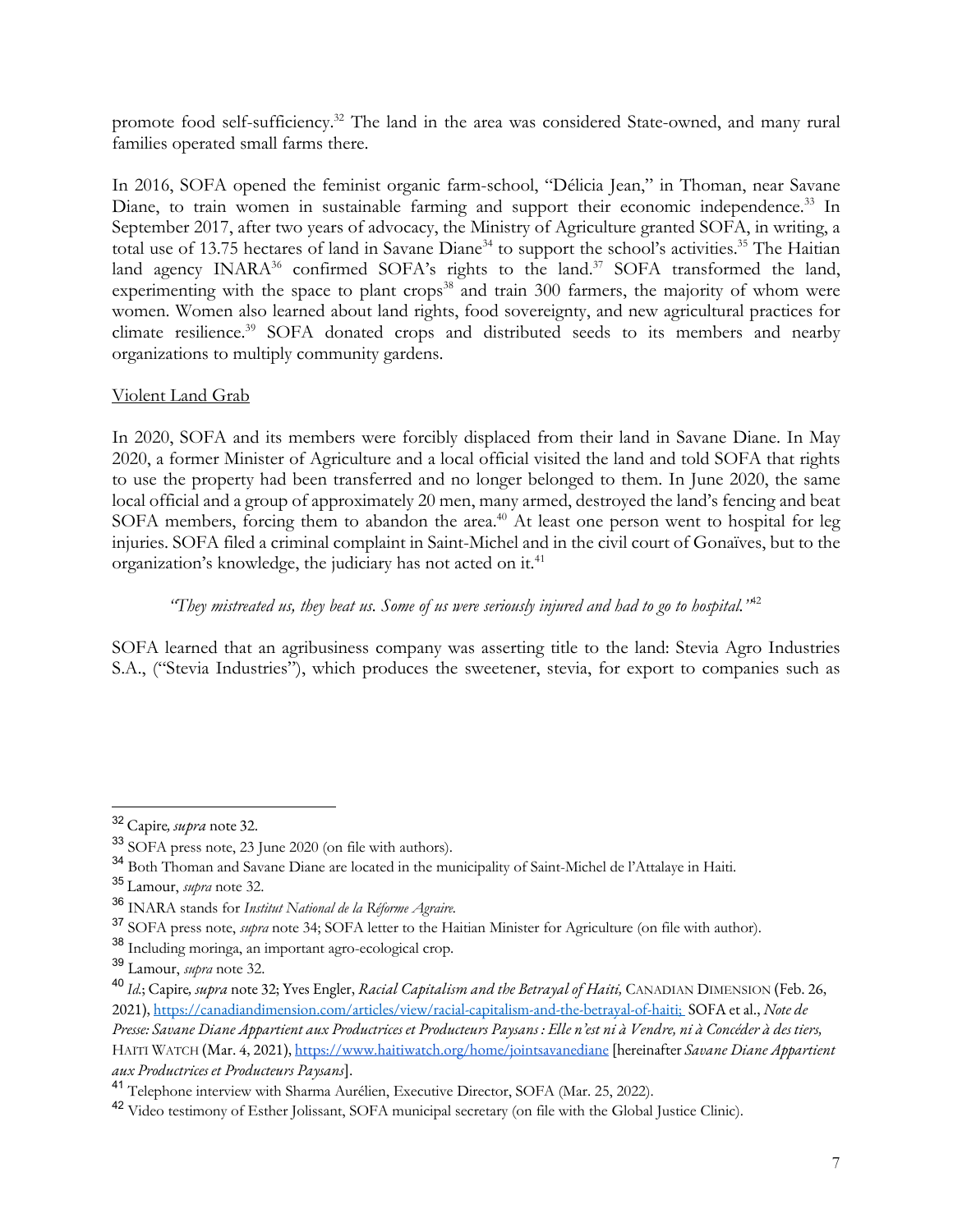Coca-Cola.<sup>43</sup> André Apaid, one of Haiti's most powerful businessmen, controls Stevia Industries.<sup>44</sup> At the end of 2020, via written memorandum, the Minister of Agriculture suspended the protocol confirming SOFA's rights to the land, citing the "dispute" with Stevia Industries. He did so without any judicial decision regarding rightful ownership of the land and did not similarly require Stevia Industries to halt their activities.<sup>45</sup>

On February 8, 2021, former President Jovenel Moïse declared Savane Diane an agro-industrial free trade zone (ZFASD) to the benefit of Stevia Agro-Industries.<sup>46</sup> By presidential order, he earmarked 8,600 hectares of Savane Diane — including SOFA's land — to produce stevia and other crops.<sup>47</sup> According to local residents, the free trade zone includes three large water reservoirs identified by the national water authority, DINEPA, as drinking water for local residents during drought.<sup>48</sup>

*When it comes to climate disorder, one thing that is important to underline is that there were three water catchments in Savane Diane that DINEPA identified as reserves in the event of groundwater depletion…we've lost those water reserves because they have now become Apaid's. Meanwhile, we are in a water crisis,….they expropriated agricultural land that had the most water resources.49*

#### **Impacts on Women's Rights and Climate Vulnerability**

http://haitielection2015.blogspot.com/.

<sup>43</sup> Stevia Agro Industries S.A. has stated explicitly that it hopes to establish a contract with Coca-Cola. *See La Société Stévia Agro-Industrie mise gros sur la Zone Franche de Savane-Diane,* LE NOUVELLISTE (May 5, 2021),

https://lenouvelliste.com/article/228805/la-societe-stevia-agro-industrie-mise-gros-sur-la-zone-franche-de-savane-diane; *Savane Diane: «La Zone Franche est Créée sur la Propriété Privée de ma Famille et non sur une Propriété Appartenant à l'État Haïtien» , Explique Louis Déjoie III*, LE NOUVELLISTE (Feb. 25, 2021),

https://lenouvelliste.com/article/226755/savane-diane-la-zone-franche-est-creee-sur-la-propriete-privee-de-ma-famille-etnon-sur-une-propriete-appartenant-a-letat-haitien-explique-louis-dejoie-iii. Stevia Industries SA has also noted that it seeks to produce other crops, in addition to its core focus on Stevia.

<sup>44</sup> Businessman André Apaid, Jr. controls Stevia Industries, along with the Déjoie family and former Minister of Agriculture Dorcin (who first notified SOFA that they no longer had land rights). Apaid and Louis A. Déjoie III maintain that in 1946, Déjoie's grandfather, Senator Louis Déjoie, purchased the land, but it was later reappropriated by the State. *Zone Franche de Savane-Diane: « L'État n'a pas Donné de Terres ni D'Argent pour le Projet », Soutiennent les Responsables,*  LE NOUVELLISTE (May 5, 2021), https://lenouvelliste.com/article/228806/zone-franche-de-savane-diane-letat-na-pasdonne-de-terres-ni-dargent-pour-le-projet-soutiennent-les-responsables; LE NOUVELLISTE (Feb. 25, 2021), *supra* note 44. Stevia Industries sought to meet with SOFA, while asserting its ownership of the land – which SOFA declined, judging it unproductive.

<sup>45</sup> *Zone franche de Savane-Diane,* LE NOUVELLISTE (May 5, 2021), *supra* note 45; Memorandum from Pierre Flaurus Patrix Severe, Minister of Agriculture, Natural Resources, and Rural Development to SOFA (Aug. 6, 2020) (on file with SOFA).

<sup>46</sup> Lamour, *supra* note 32. Part of what made the decree controversial is that many people contend that Moïse's five-year term should have ended on February 7, 2021, a day before the ZFASD declaration. He insisted that he had one more year to serve because he did not take office until February 7, 2017, after a year-long delay fraught with allegations of electoral fraud. Rose Delaney, *Dispute over Haiti Presidential Term Triggers Unrest*, BBC (Feb. 15, 2021),

https://www.bbc.com/news/world-latin-america-56069575; *New Report: Troubling Weaknesses in Electoral System Overshadow Return of Constitutional Rule in Haiti*, HAITI ELECTIONS (Feb. 6, 2017),

<sup>47</sup> *La Société Stévia Agro-Industrie mise gros sur la Zone Franche de Savane-Diane,* LE NOUVELLISTE (May 5, 2021), *supra* note 44. <sup>48</sup> Interviews conducted by SOFA with affected women, March 2022.

<sup>49</sup> Video testimony of Esther Jolissant, SOFA municipal secretary (on file with the Global Justice Clinic); interviews conducted by SOFA with affected women, March 2022.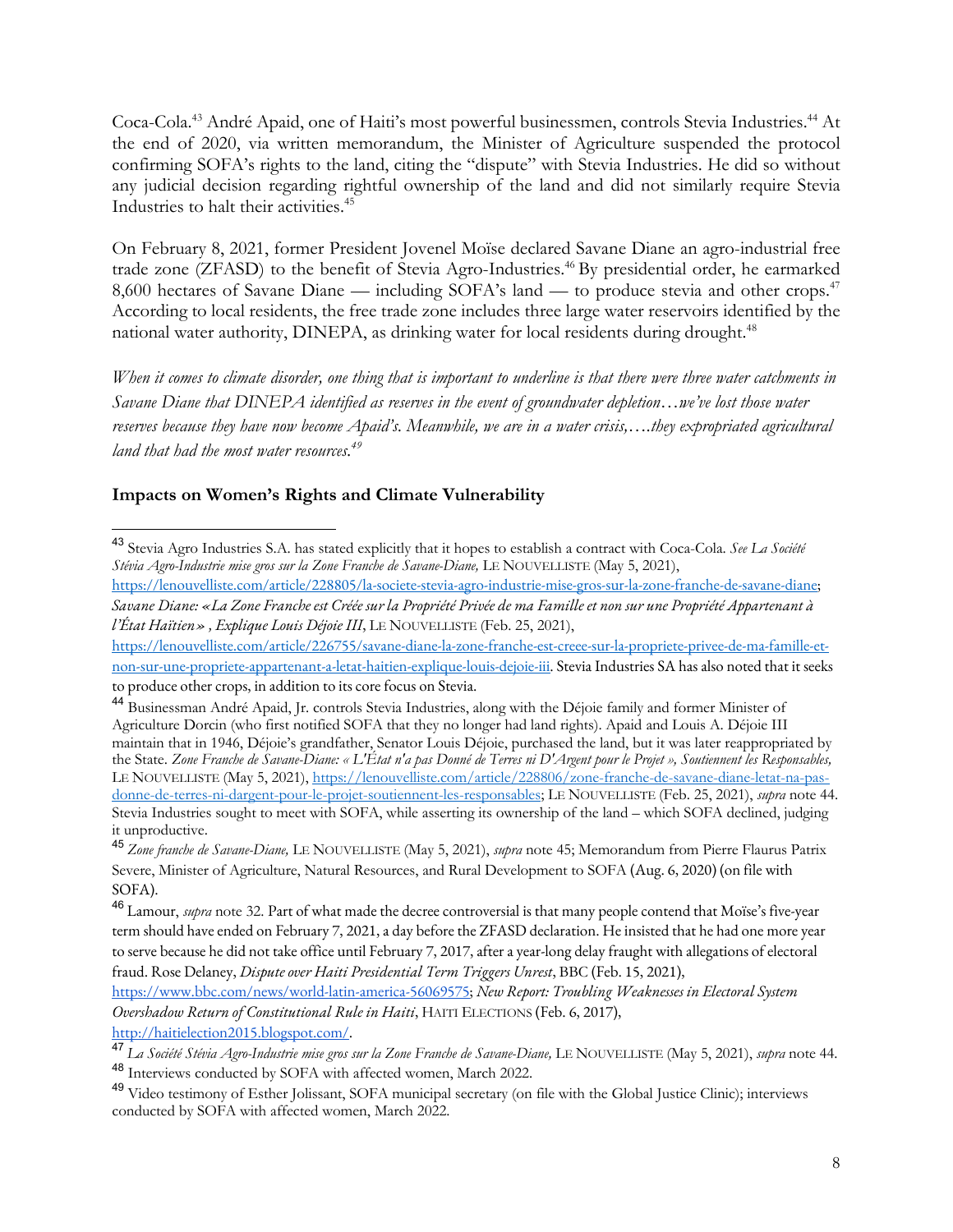The Savane Diane land grab amounted to gender-based violence against women, in part because the taking of SOFA's land was directed at women farmers as a group. It also made SOFA members and rural women in the area vulnerable to other forms of violence, rights violations, and to climate change. Additionally, the conversion of Savane Diane into an agribusiness free trade zone undermines climate resilience and environmental sustainability.50

Women are critical agents in confronting climate disorder. The importance of women's land rights in the context of climate disorder is well recognized.<sup>51</sup> Organizations globally stress that women's land rights and access to agricultural resources are essential to climate resilience.<sup>52</sup> Numerous multilateral environmental agreements recognize the importance of women's participation in climate responses, including biodiversity-protection and sustainable land use.53 The CEDAW Committee has called for prioritizing the protection of rural women's land use and ownership, rights to food, health, and work<sup>54</sup> in the context of climate disorder, environmental degradation, and loss of biodiversity. It notes that women are often the first to observe the environmental effects of climate change and to adapt through agricultural practices and land conservation techniques.<sup>55</sup>

<sup>51</sup> For example, Article 2 of the Universal Declaration of Human Rights (UDHR) describes the principle of nondiscrimination in the enjoyment of the many rights enshrined therein, including the right to property. UN WOMEN, *supra*  note 31, at 19; G.A. Res. 217 (III) A, Universal Declaration of Human Rights arts. 2 and 17 (Dec. 10, 1948); International Convention on Economic, Social, and Cultural Rights art. 3, Dec. 16, 1966, 993 U.N.T.S. 3. Article 2 of CEDAW calls on States parties to "take all appropriate measures, including legislation, to modify or abolish existing laws, regulations, customs and practices that constitute discrimination against women." Convention on the Elimination of All Forms of Discrimination Against Women, Dec. 18, 1979, 1249 U.N.T.S. 13. Article 14.2 obligates states to end discrimination against women's involvement in land development in rural areas. *Id.* Article 15.2 requires States to provide for women's "equal rights to conclude contracts and to administer property." *Id. See also* Office of the High Commissioner for Human Rights (OHCHR), *Understanding Human Rights and Climate Change: Submission of the Office of the High Commissioner for Human Rights to the 21st Conference of the Parties to the United Nations Framework Convention on Climate Change,* OHCHR (2015), https://www.ohchr.org/Documents/Issues/ClimateChange/COP21.pdf.

<sup>54</sup>*See* CEDAW, *General Comment No. 37*, 7 Feb. 2018, C/GC/37,

<sup>50</sup> *See* Engler, *supra* note 41; Coordination Europe-Haiti (CoEH), *CoEH Press Release on the Cccasion of the International day of Peasant Struggles – Free zone Project in Savane Diane,* COEH (Apr. 17, 2021), https://www.coeh.eu/coeh-press-release-onthe-occasion-of-the-international-day-of-peasant-struggles-free-zone-project-in-savane-diane/.

<sup>52</sup> Martha Merrow, *To Solve the Climate Crisis, Women Must Own More of the World's Land,* CLIMATE X CHANGE (July 21, 2020), https://climate-xchange.org/2020/07/21/to-solve-the-climate-crisis-women-must-own-more-of-the-worldsland/#:~:text=The%20Committee%20on%20the%20

Elimination,more%20successful%2C%20and%20responsibilities%20and (noting that "female farmers account for greater harvests and increased food security with secure land rights" and that "when people can make a living on the land, they are not as easily displaced or impoverished when faced with climate impacts, and the land is more resilient to climate change events like droughts and floods").

<sup>53</sup> OFFICE OF THE HIGH COMMISSIONER FOR HUMAN RIGHTS (OHCHR), UNITED NATIONS ENVIRONMENT PROGRAM (UNEP) & UN WOMEN, HUMAN RIGHTS, THE ENVIRONMENT AND GENDER EQUALITY: KEY MESSAGES 3 (2021),

https://www.ohchr.org/Documents/Issues/ClimateChange/materials/Final\_HumanRightsEnvironmentGenderEqualit yKM.pdf.

https://tbinternet.ohchr.org/Treaties/CEDAW/Shared%20Documents/1\_Global/CEDAW\_C\_GC\_37\_8642\_E.pdf at 12.

<sup>55</sup> *Id*. at 9. The land grab flies in the face of the Haiti's other human rights obligations, including support for the UN Declaration on the Rights of Peasants and Other People Working in Rural Areas, which charges States with the responsibility of ensuring that all non-State actors under their regulatory power respect peasants' rights and of guaranteeing peasants' equal access to land and natural resources.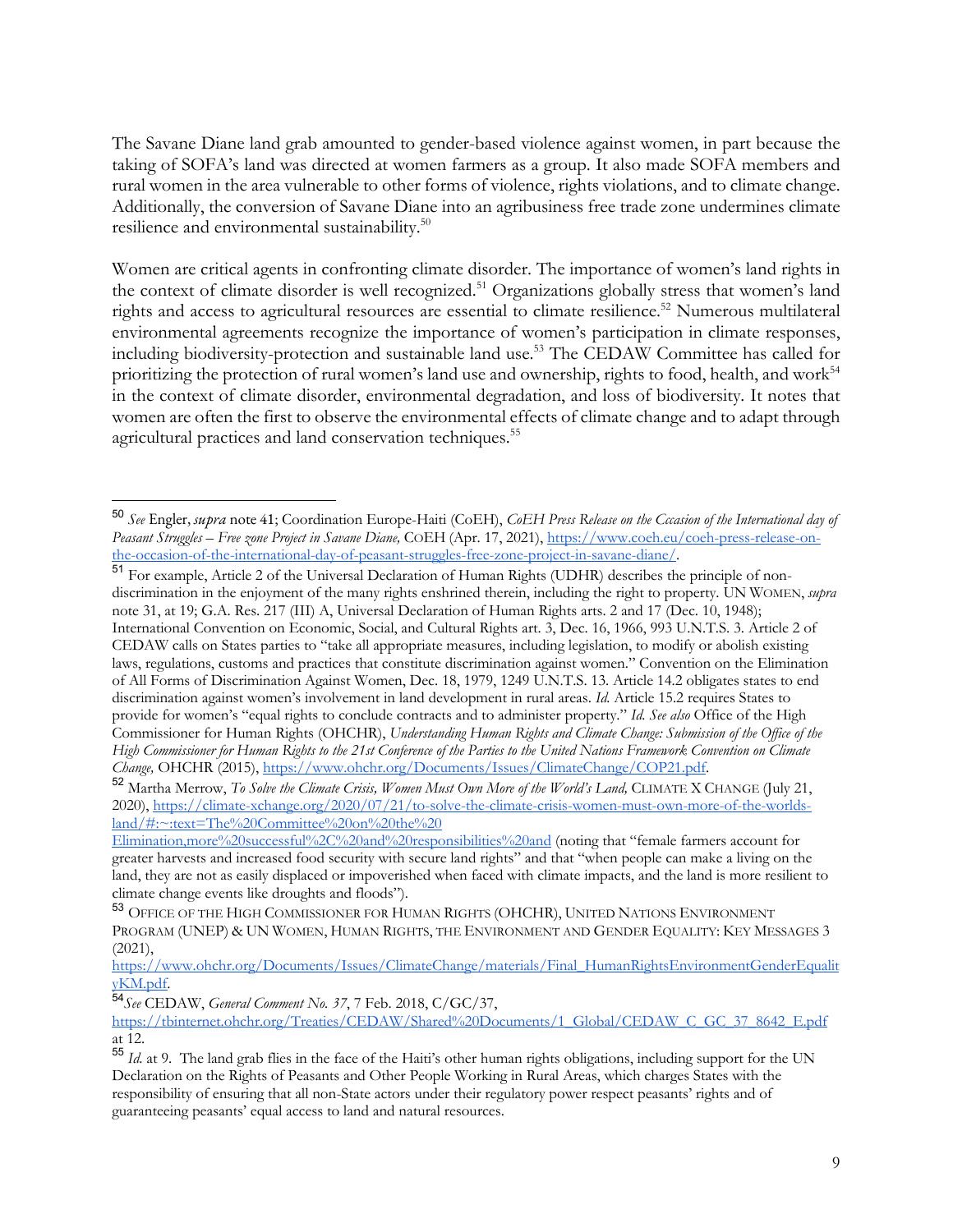#### Food Insecurity

The Savane Diane land grab has had compounding consequences. Women students at SOFA's school have been deprived of income-generation and training in agro-ecological methods that support climate resilient agriculture. Numerous other farming families have had gardens destroyed their sources of food and income. Others, who have not yet been physically displaced have abandoned the land knowing they are not secure there. Residents and Haitian civil society underscore that the Savane Diane industrial development is leading to further impoverishment and food insecurity.<sup>56</sup>

*Giving a rich man land to increase his capital doesn't benefit us. What he produces won't be for the community, they are for export…before, every person could take a little portion to plant rice, Congo peas and other produce. This situation is having severe impacts on us and our families.57*

#### Violence and Sexual Exploitation

In addition to the violence and rights violations inherent in the forcible displacement,<sup>58</sup> the land grab has left women vulnerable to other forms of violence. Women who have worked for Stevia Industries report that employees sexually harass and exploit them and do not pay them transparently.59 Residents who have peacefully protested the land grab have been attacked by men they believe were paid by Stevia Industries.<sup>60</sup>

*The [employees of Stevia] always give women one portion of their money, without telling them why they are withholding the rest. For women to secure work, they have to agree to sleep with two or three men. Even if they agree to do it they have no guarantee they'll secure work. 61*

#### Climate Vulnerability

The land grab risks degrading the environment and increasing climate vulnerability.<sup>62</sup> Opponents note that the project will damage the local environment, agriculture, biodiversity, and livestock,<sup>63</sup> and

<sup>56</sup> *Id.;* Interview with affected women in Savane Diane, Haiti (Mar. 2022). *See also* Coordination Europe-Haiti, *supra* note 51; *Savane Diane Appartient aux Productrices et Producteurs Paysans, supra* note 41.

<sup>57</sup> Interview with affected women in Savane Diane, Haiti (Mar. 2022).

<sup>58</sup> Forcible ejection constitutes a violation of the right to security of person, as well as human rights that protect against forced displacement including the right of freedom of movement.

<sup>59</sup> Interview with affected women in Savane Diane, Haiti (Mar. 2022).

<sup>60</sup> Interview with affected women in Savane Diane, Haiti (Mar. 2022).

<sup>61</sup> Interview with affected women in Savane Diane, Haiti (Mar. 2022).

<sup>62</sup> The right to a clean, healthy, and sustainable environment is protected under human rights law and Haiti's

Constitution. *See* G.A. Res. 48/13 (Oct. 18, 2021). *See also* Constitution 2012, art. 253 (Haiti).

<sup>63</sup> Lamour, *supra* note 32.